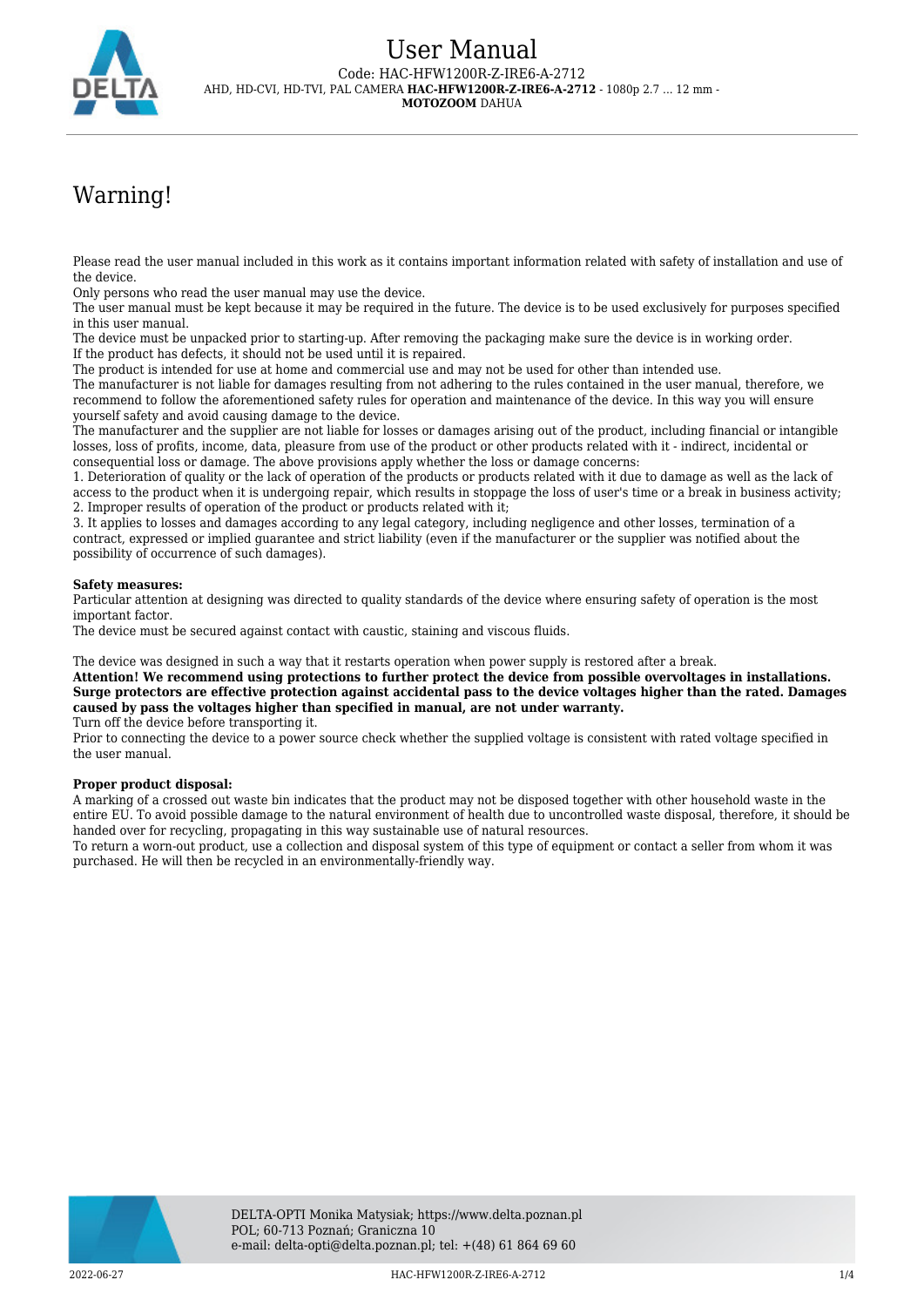

### User Manual Code: HAC-HFW1200R-Z-IRE6-A-2712 AHD, HD-CVI, HD-TVI, PAL CAMERA **HAC-HFW1200R-Z-IRE6-A-2712** - 1080p 2.7 ... 12 mm - **MOTOZOOM** DAHUA

Megapixel camera with 1/2.7" CMOS sensor and AHD / HD-CVI / HD-TVI / PAL.

The AHD / HD-CVI / HD-TVI interface allows to transmission of analog video signal via coaxial cable in max. 8 Mpx (4K UHD) resolution. During transmission there are no delays and is maintained the original, high quality image.

Camera is according to IP67 Index of Protection norm.



| Standard:                        | AHD / HD-CVI / HD-TVI / PAL                                                      |
|----------------------------------|----------------------------------------------------------------------------------|
| Sensor:                          | 1/2.7 " Progressive Scan CMOS                                                    |
| Matrix size:                     | $2.1$ Mpx                                                                        |
| Resolution:                      | $1920 \times 1080 - 1080p$ ,<br>1280 x 720 - 720p,<br>960 x 576 - 960H, PAL      |
| Video output:                    | AHD / HD-CVI / HD-TVI / CVBS, 1 Vpp / 75 $\Omega$                                |
| Lens:                            | 2.7  12 mm - Motozoom                                                            |
| View angle:                      | $\cdot$ 102 °  33 ° (manufacturer data)<br>$\cdot$ 95 °  34 ° (our tests result) |
| Range of IR illumination:        | 60 m                                                                             |
| IR illuminator power adjustment: | Automatic                                                                        |
| Audio:                           | Microphone built-in - HD-CVI only                                                |

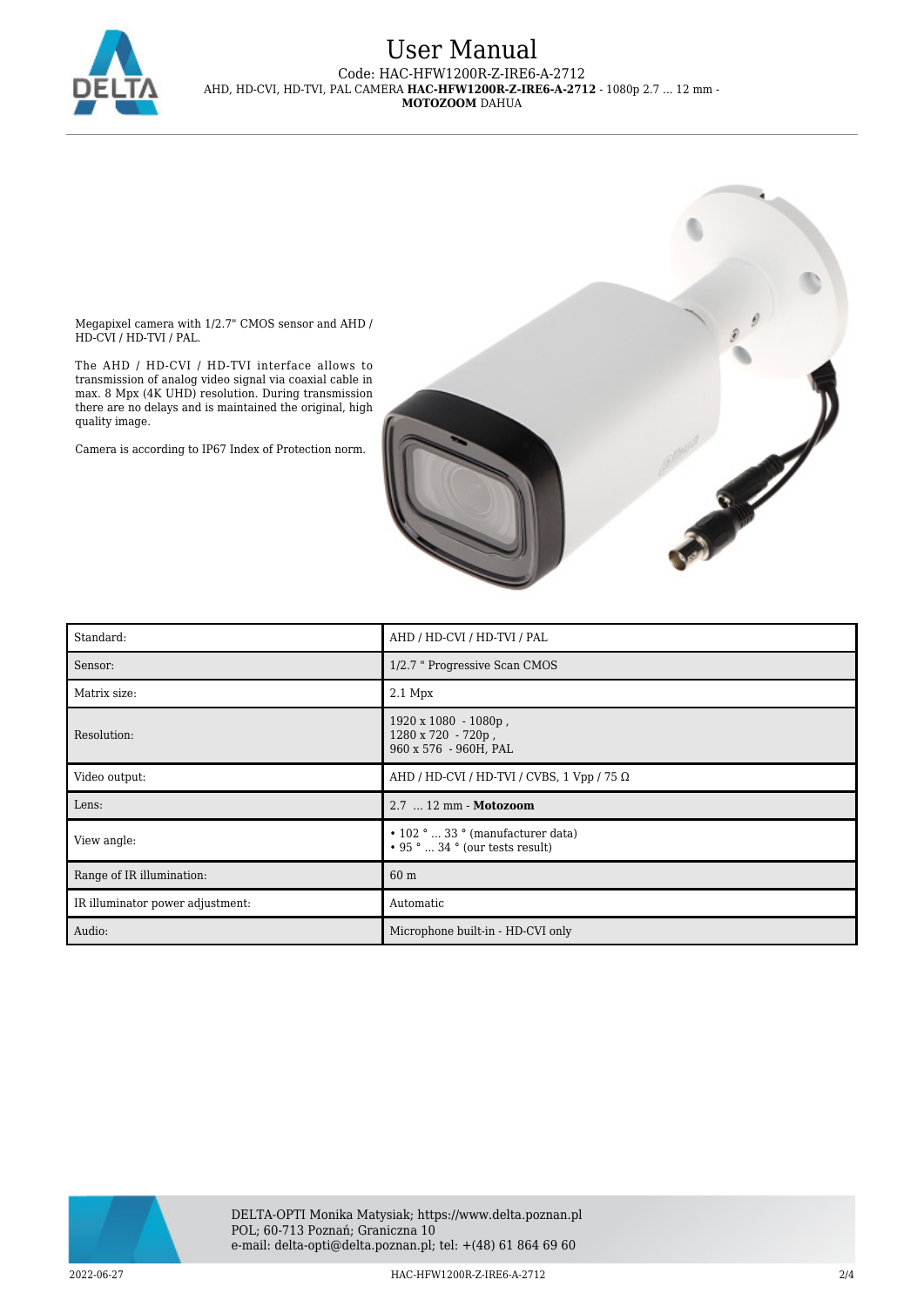

# User Manual Code: HAC-HFW1200R-Z-IRE6-A-2712 AHD, HD-CVI, HD-TVI, PAL CAMERA **HAC-HFW1200R-Z-IRE6-A-2712** - 1080p 2.7 ... 12 mm -

**MOTOZOOM** DAHUA

| Main features: | • Motozoom lens - The camera does not have auto-focus function<br>• D-WDR - Wide Dynamic Range<br>• 2D-DNR - Digital Noise Reduction<br>• F-DNR (Defog) - Reduction of image noise caused by precipitation<br>• BLC - Back Light Compensation<br>• HLC - High Light Compensation (spot)<br>• AGC - Automatic Gain Control<br>• ICR - Movable InfraRed filter<br>• Motion Detection<br>• Privacy zones - max. 8<br>• Mirror - Mirror image<br>• Auto White Balance<br>• Sharpness - sharper image outlines |
|----------------|-----------------------------------------------------------------------------------------------------------------------------------------------------------------------------------------------------------------------------------------------------------------------------------------------------------------------------------------------------------------------------------------------------------------------------------------------------------------------------------------------------------|
| OSD menu:      |                                                                                                                                                                                                                                                                                                                                                                                                                                                                                                           |
| Power supply:  | 12 V DC / 1.01 A                                                                                                                                                                                                                                                                                                                                                                                                                                                                                          |

OSD Power supply:  $\parallel$  12 V DC / 1.01 A Power consumption:  $\leq 12.1 \text{ W}$ Housing: Compact, Metal Color: White "Index of Protection": IP67 Operation temp:  $\begin{bmatrix} -30 \text{ °C} \dots \text{ 60} \text{ °C} \end{bmatrix}$ Weight:  $0.54 \text{ kg}$ Dimensions: 210 x 90 x 90 mm Manufacturer / Brand: DAHUA Guarantee: **3 years** 

#### Front view:



Side view: